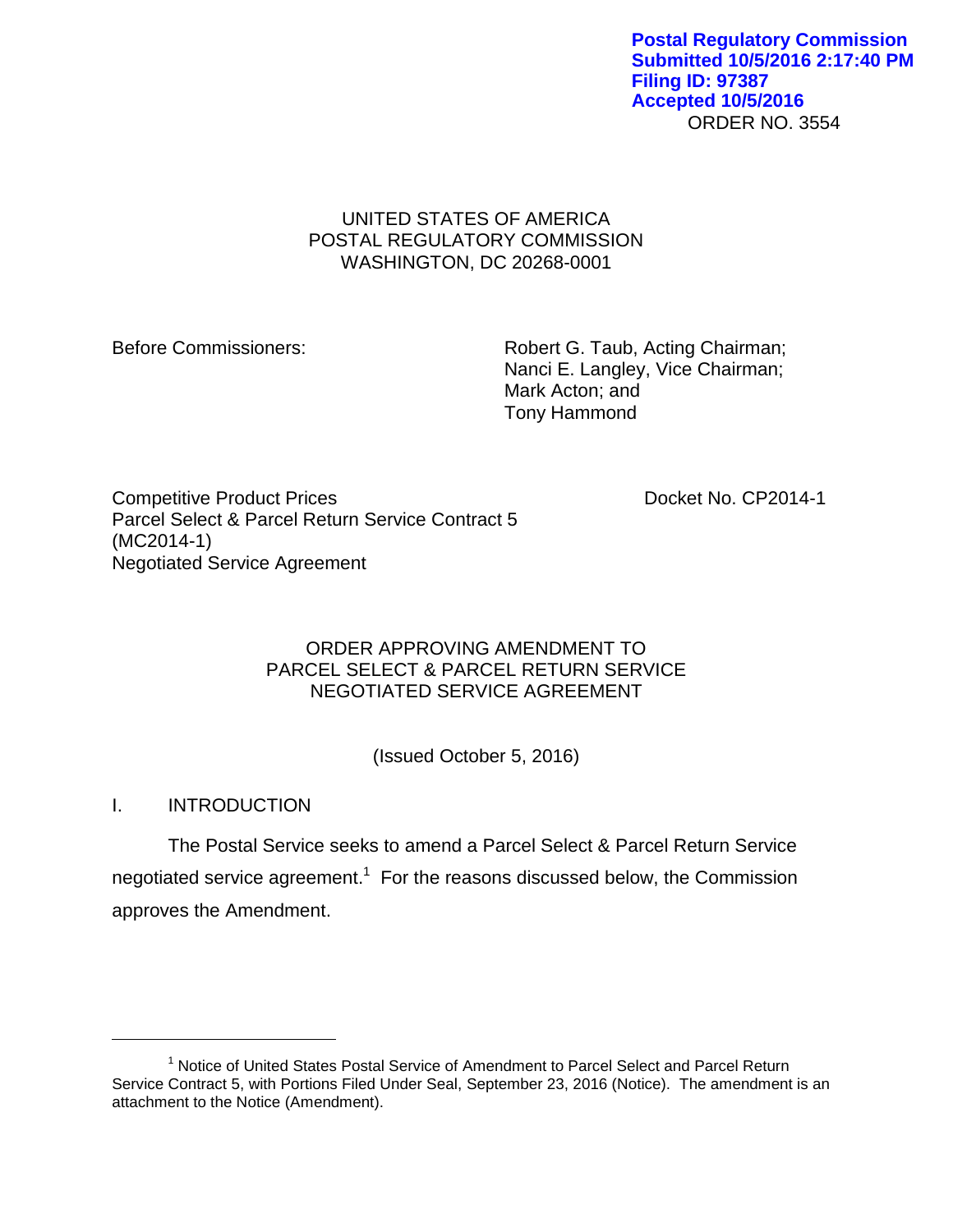$\overline{a}$ 

In Order No. 1863, the Commission approved the Parcel Select & Parcel Return Service Contract 5 negotiated service agreement (Existing Agreement). $2$  On September 23, 2016, the Postal Service filed notice that it has agreed to the Amendment to the Existing Agreement. On September 27, 2016, the Commission issued a notice reopening this docket to consider the Amendment, appointing a Public Representative, and providing interested persons with an opportunity to comment.<sup>3</sup> On the same day, the Commission issued Chairman's Information Request No. 2 requesting supplemental information.<sup>4</sup> The Postal Service responded to CHIR No. 2 on September 30, 2016.<sup>5</sup>

The Postal Service intends for the Amendment to become effective one business day after the date that the Commission completes its review of the Notice. Notice at 1. The Postal Service asserts that the Amendment will not impair the ability of the contract to comply with 39 U.S.C. § 3633. *Id.*

<sup>2</sup> *See* Docket Nos. MC2014-1 and CP2014-1, Order Adding Parcel Select & Parcel Return Service Contract 5 to the Competitive Product List, October 29, 2013 (Order No. 1863). The contract was later amended. *See* Order No. 2431, Order Approving Amendment to Parcel Select & Parcel Return Service Negotiated Service Agreement, April 8, 2015; Order No. 2813, Order Approving Amendment to Parcel Select & Parcel Return Service Negotiated Service Agreement, November 13, 2015; Order No. 3109, Order Approving Amendment to Parcel Select & Parcel Return Service Negotiated Service Agreement, February 29, 2016.. In addition, an attachment to the contract was later modified. *See* Order No. 3497, Order Approving Modification of Attachment A to Parcel Select & Parcel Return Service Negotiated Service Agreement, September 6, 2016.

<sup>3</sup> Docket No. CP2014-1, *et al.,* Notice Initiating Docket(s) for Recent Postal Service Negotiated Service Agreement Filings, September 27, 2016.

<sup>4</sup> Chairman's Information Request No. 2, September 27, 2016 (CHIR No. 2).

<sup>&</sup>lt;sup>5</sup> Responses of the United States Postal Service to Chairman's Information Request No. 2, September 30, 2016 (Responses to CHIR No. 2).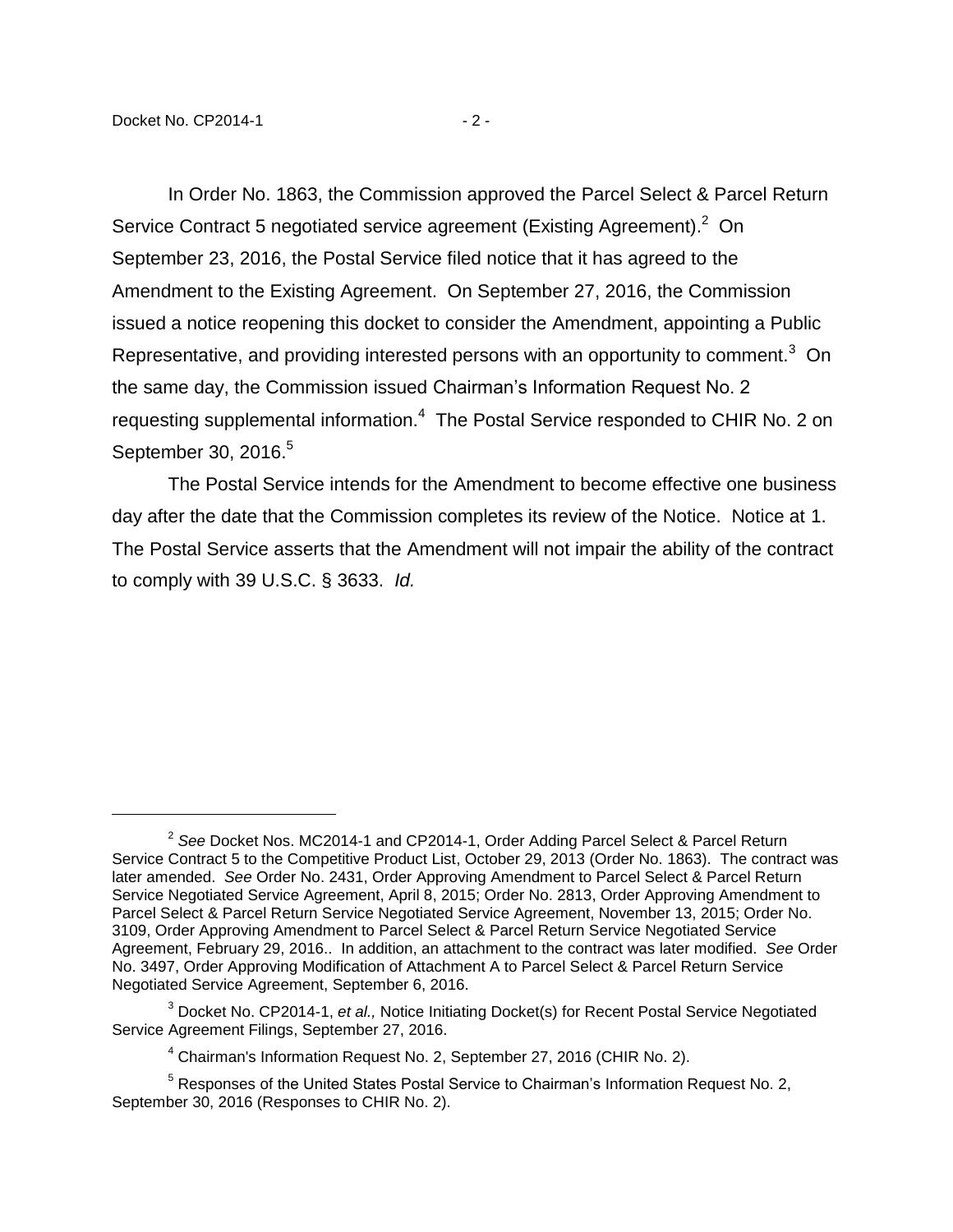#### II. COMMENTS

 $\overline{a}$ 

Comments were filed by the Public Representative.<sup>6</sup> No other person submitted comments. The Public Representative reviewed the instant Amendment and previous amendments, the Existing Agreement, and the financial model previously filed under seal. PR Comments at 2. Based on that review, she concludes that the Amendment should not prohibit Parcel Select & Parcel Return Service Contract 5 from continuing to meet the requirements of 39 U.S.C. § 3633(a). *Id.* at 3.

### III. COMMISSION ANALYSIS

The Commission has reviewed the Notice, the Responses to CHIR No. 2, and the comments filed by the Public Representative.

*Cost considerations.* The Commission reviews competitive product prices to ensure that each product covers its attributable costs, does not cause market dominant products to subsidize competitive products, and contributes to the Postal Service's institutional costs. 39 U.S.C. § 3633(a); 39 C.F.R. §§ 3015.5 and 3015.7. As long as the revenue generated by the product exceeds its attributable costs, the product is unlikely to reduce the contribution of competitive products as a whole or to adversely affect the ability of competitive products as a whole to contribute an appropriate share of institutional costs. In other words, if a product covers its attributable costs, it is likely to comply with 39 U.S.C. § 3633(a).

The Amendment changes the provision for the annual adjustment of contract prices. Notice, Attachment A at 1-4. The amendment also changes the contract's duration and period of notice for termination by the parties. *Id.* at 4.

The Amendment does not materially affect the underlying financial analysis of the Existing Agreement. Thus, the Commission finds that the Existing Agreement, as

<sup>&</sup>lt;sup>6</sup> Public Representative Comments on Postal Service Notice of Amendment to Parcel Select & Parcel Return Service Contract 5, October 3, 2016 (PR Comments).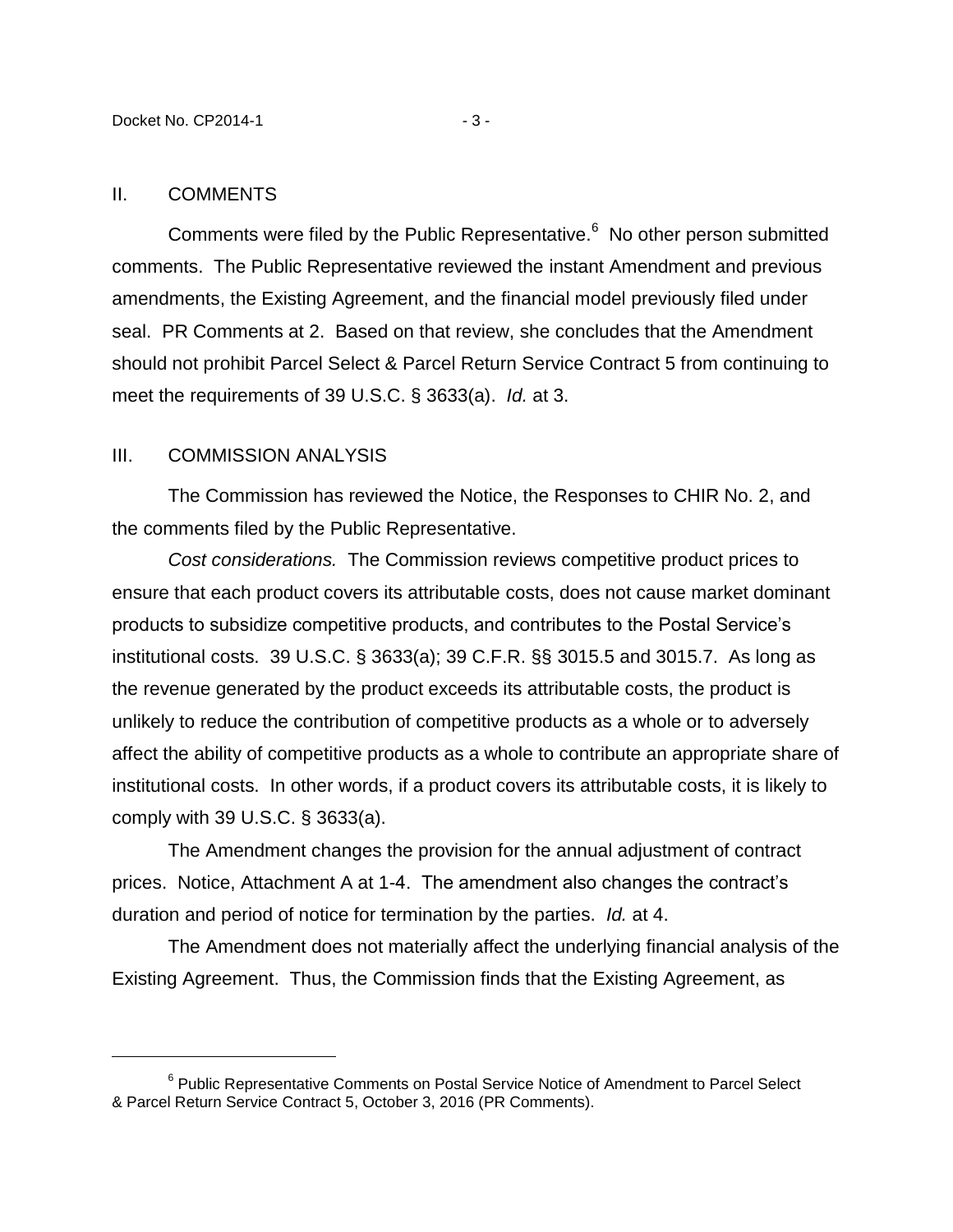amended, comports with the provisions applicable to rates for competitive products in 39 U.S.C. § 3633(a) and 39 C.F.R. § 3015.7.

*Other considerations.* The Postal Service states that the Amendment shall become effective one business day after the date that the Commission completes its review. Notice at 1.

The Amendment also contains a provision that allows the parties to extend the Existing Agreement for two 90-day periods if a successor agreement is being prepared and the Commission is notified within at least seven days of the Existing Agreement expiring.<sup>7</sup> During the extension periods, the price escalation clause in section I.J will be implemented. Notice, Attachment A at 4. The Commission finds the two potential 90-day extension periods are reasonable because: (1) prices automatically increase in the extension period, making it likely that the Existing Agreement, as amended, will continue to cover its attributable costs; and (2) the extension(s) should assist the Postal Service's contract negotiations by providing additional flexibility.

If the Existing Agreement, as amended, is terminated prior to the scheduled expiration date, the Postal Service shall promptly notify the Commission.

In conclusion, the Commission approves the Existing Agreement, as amended.

## IV. ORDERING PARAGRAPHS

#### *It is ordered*:

 $\overline{a}$ 

1. The Commission approves the Parcel Select & Parcel Return Service Contract 5 negotiated service agreement, as amended.

 $7$  Notice, Attachment A at 4. As the Commission noted in Order No. 1773, the Postal Service clarified that substantially similar language in Priority Mail Contract 60 contemplates the Postal Service filing any notices of extension with the Commission *at least one week prior to* the expiration of the contract, as opposed to the instant contract's "within at least seven (7) days of the contract expiring." *See* Docket Nos. MC2013-54 and CP2013-70, Order No. 1773, Order Adding Priority Mail Contract 60 to the Competitive Product List, July 8, 2013, at 3; *see also* Docket Nos. MC2013-54 and CP2013-70, Response of the United States Postal Service to Chairman's Information Request No. 1, July 1, 2013, question 2.